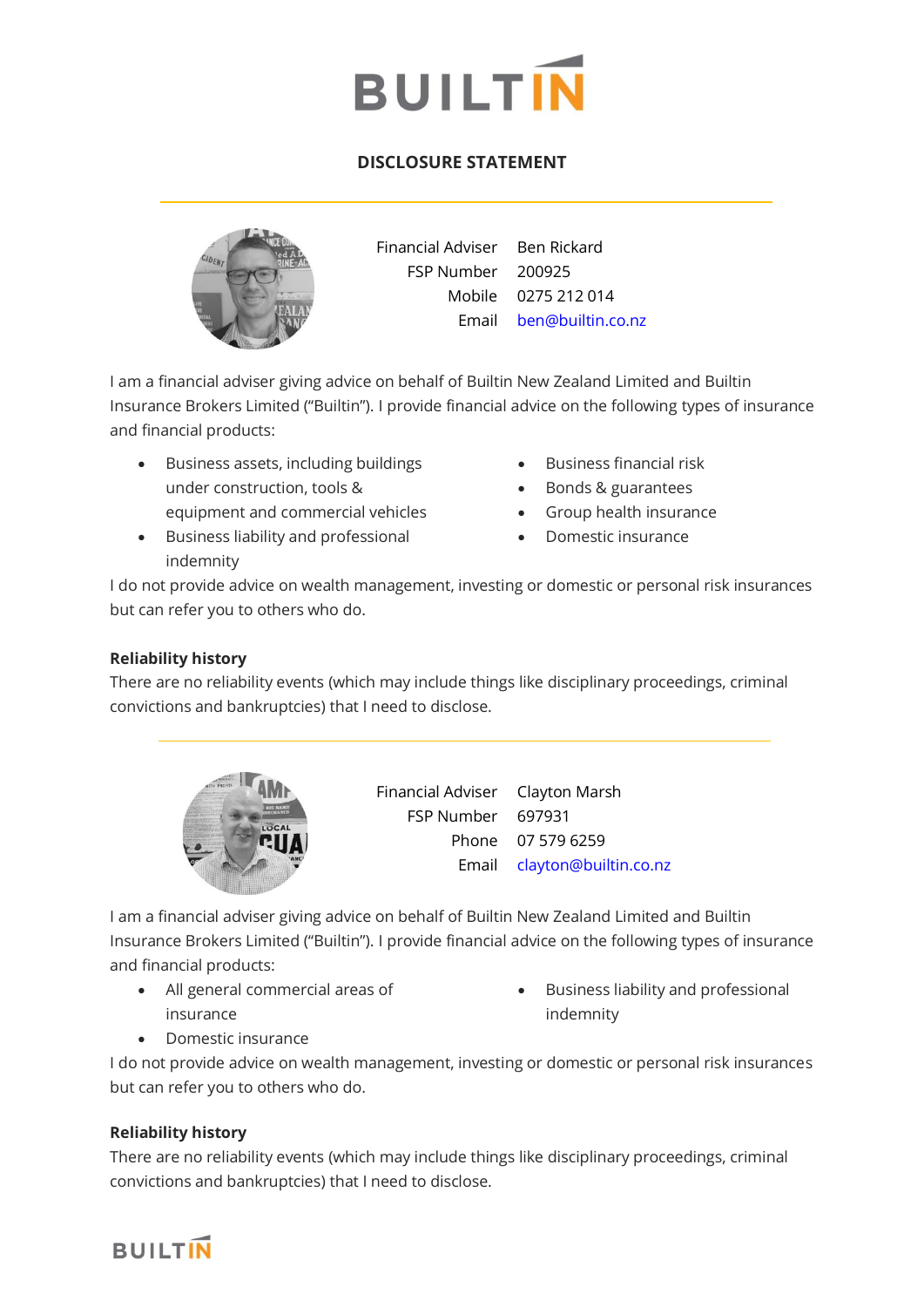

Financial Adviser Rachael Taylor FSP Number 145724 Phone 07 579 6259 Email [rachael@builtin.co.nz](mailto:rachael@builtin.co.nz)

I am a financial adviser giving advice on behalf of Builtin New Zealand Limited and Builtin Insurance Brokers Limited ("Builtin"). I provide financial advice on the following types of insurance and financial products:

- All general commercial areas of insurance
- Domestic

I do not provide advice on wealth management, investing or life or personal risk insurances but can refer you to others who do.

## **Reliability history**

There are no reliability events (which may include things like disciplinary proceedings, criminal convictions and bankruptcies) that I need to disclose.

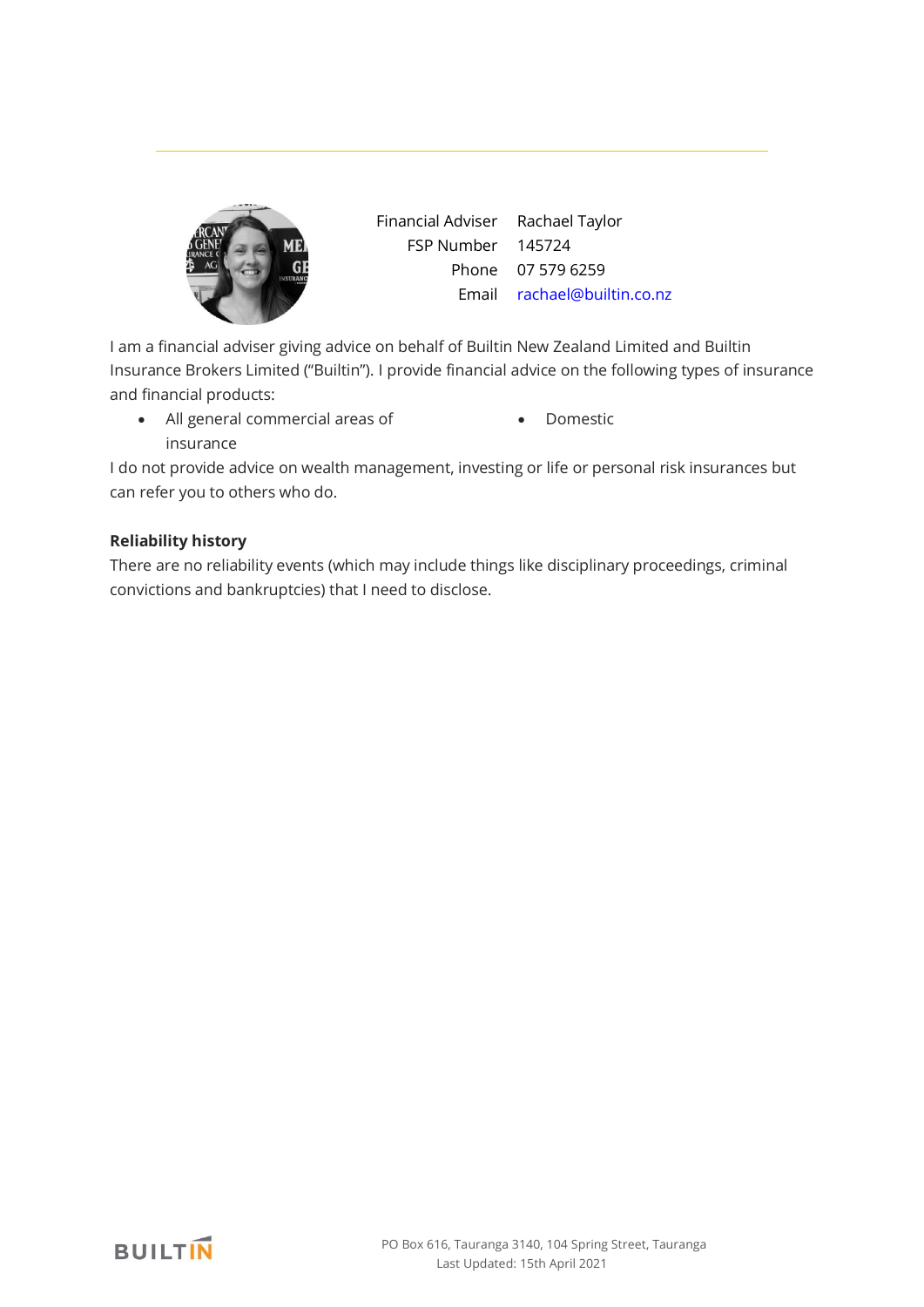

Financial Adviser Jim Rickard FSP Number 115024 Phone 07 579 6259 Email [jim@builtin.co.nz](mailto:jim@builtin.co.nz)

I am a financial adviser giving advice on behalf of Builtin New Zealand Limited and Builtin Insurance Brokers Limited ("Builtin"). I provide financial advice on the following types of insurance and financial products:

- All general commercial areas of insurance
- Domestic insurance
- Guarantees

I do not provide advice on wealth management, investing or life or personal risk insurances but can refer you to others who do.

## **Reliability history**

There are no reliability events (which may include things like disciplinary proceedings, criminal convictions and bankruptcies) that I need to disclose.



Financial Adviser Keryl Rickard FSP Number 115027 Phone 07 579 6259 Email [keryl@builtin.co.nz](mailto:keryl@builtin.co.nz)

I am a financial adviser giving advice on behalf of Builtin New Zealand Limited and Builtin Insurance Brokers Limited ("Builtin"). I provide financial advice on the following types of insurance and financial products:

- All general commercial areas of insurance
- Domestic
- Guarantees

I do not provide advice on wealth management, investing or personal risk insurances but can refer you to others who do.

## **Reliability history**

There are no reliability events (which may include things like disciplinary proceedings, criminal convictions and bankruptcies) that I need to disclose.